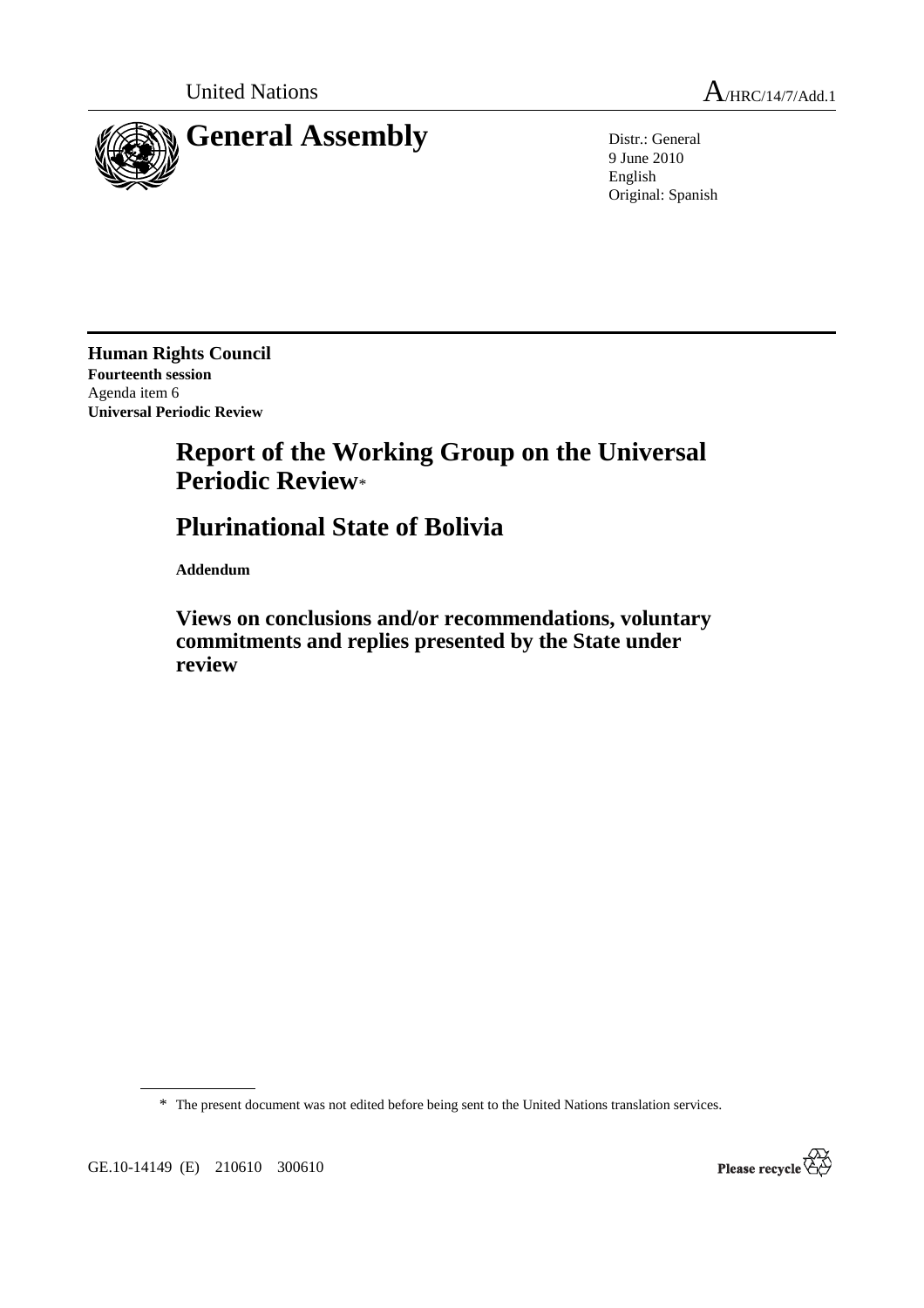| Recommendations made by States<br>during the universal periodic review | Progress made by the Plurinational State of Bolivia<br>(up to 4 June 2010)                                                                                                                                                                                                                                                                                                                                                                                                                                                                                                                     |
|------------------------------------------------------------------------|------------------------------------------------------------------------------------------------------------------------------------------------------------------------------------------------------------------------------------------------------------------------------------------------------------------------------------------------------------------------------------------------------------------------------------------------------------------------------------------------------------------------------------------------------------------------------------------------|
| 1                                                                      | The Optional Protocol to the International Covenant on Economic, Social and<br>Cultural Rights was signed on 12 February 2010 and is currently being<br>reviewed for ratification. The Second Optional Protocol to the International<br>Covenant on Civil and Political Rights is currently being reviewed for<br>signature.                                                                                                                                                                                                                                                                   |
| 2, 39, 40, 41, 42                                                      | The Judiciary Bill currently before the Plurinational Legislative Assembly<br>aims to eradicate political patronage, corruption and impunity within the<br>judicial system. A ballot to elect the judicial authorities by universal suffrage<br>has been scheduled for 5 December 2010, in fulfilment of the terms of the<br>Constitution, which also establishes the principle of independence of State<br>powers and the primacy of the rule of law. The Government will continue to<br>promote the work of the integrated justice centres, within the framework of the<br>new Constitution. |
| 3, 9, 10, 12, 28, 71                                                   | Responsibility for coordinating follow-up of the recommendations made<br>during the UPR, as well as those issued by treaty bodies and special<br>procedures, falls to the National Human Rights Council, which is composed of<br>representatives of State ministries and civil society. The Council continues its<br>work in this area, in implementation of the new Constitution and the National<br>Human Rights Action Plan, which also incorporates the voluntary human<br>rights objectives adopted by resolution 9/12 of the Human Rights Council.                                       |
| 4, 21, 22, 23, 74                                                      | The draft law on the elimination of racism and all forms of discrimination was<br>presented to the Plurinational Legislative Assembly on 24 May, the date on<br>which the National Day of Struggle against Racism and Discrimination is<br>observed. The draft bill aims to foster the dignity, equality, harmony,<br>inclusion, social and gender equality, the common good and solidarity of<br>Bolivians. It also prohibits and sanctions all forms of racism and<br>discrimination.                                                                                                        |
| 5, 24, 25                                                              | Equality of opportunity is enshrined in the Constitution and has been<br>mainstreamed in domestic government policies, especially poverty reduction<br>policies. The Government has begun the process of analysing and revising the<br>Criminal Code and the Criminal Procedure Code to ensure that the gender<br>perspective and women's rights are duly reflected. Fifty per cent of the<br>executive branch of Government are women, and campaigns are under way to<br>increase women's participation on equal terms in other areas of decision-<br>making.                                 |
| 6, 7                                                                   | A comprehensive draft law on human trafficking and smuggling that includes<br>child-protection measures and is based on the commitments assumed under the<br>Palermo Protocol and other international human rights instruments was<br>submitted to the Plurinational Legislative Assembly in April 2010. Thus, the<br>Government is working to complement and strengthen the work of the<br>National Council against Human Trafficking.                                                                                                                                                        |
| 8, 14, 15, 16, 29, 49                                                  | To promote and protect children's rights, the Government is working to<br>implement the Child Development Project — a programme for the protection<br>of children's rights comprising education, health care and housing components<br>- that forms part of the new draft Plurinational Children's Plan. The<br>Guidelines for the Alternative Care of Children will be included in the draft                                                                                                                                                                                                  |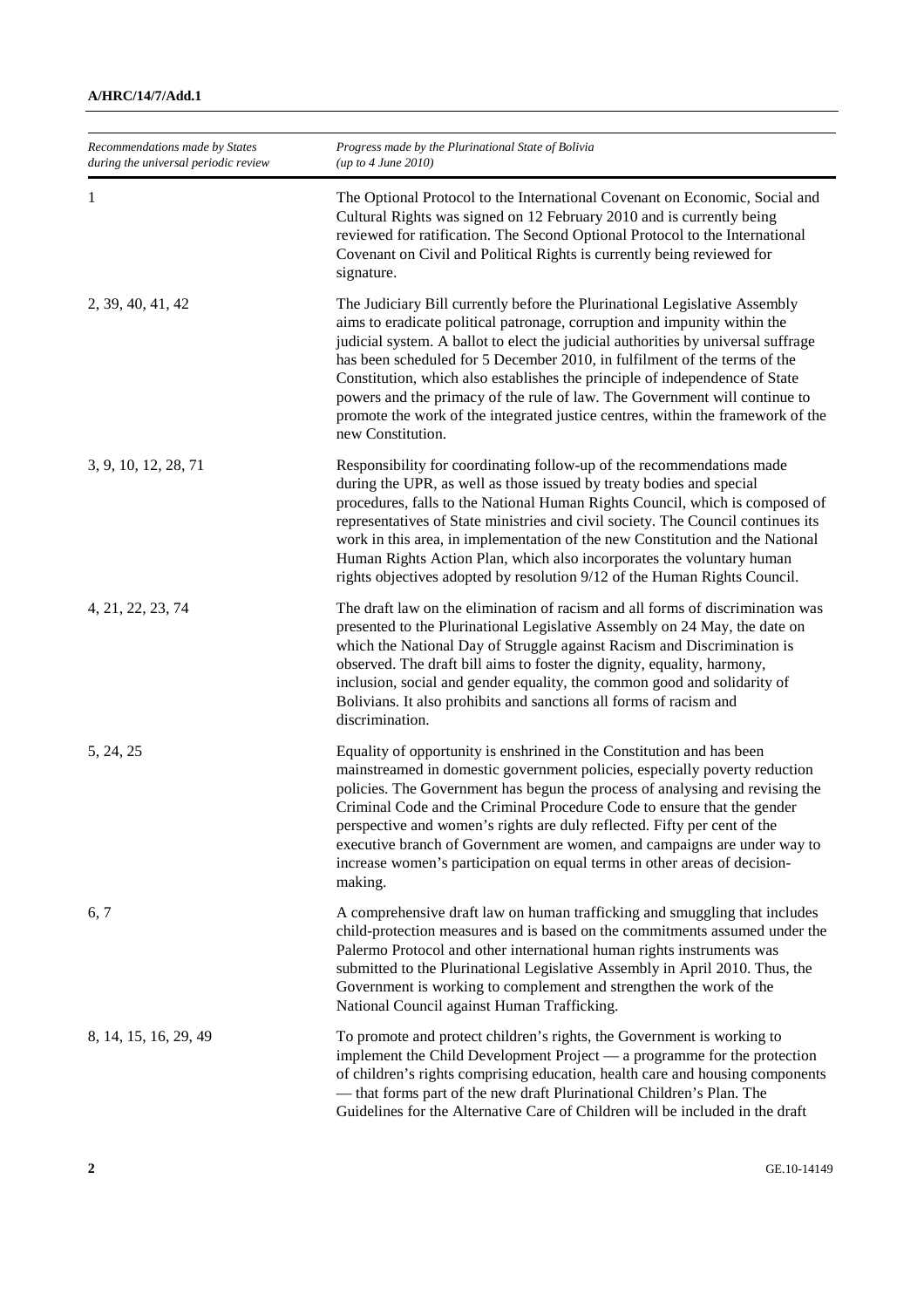| Recommendations made by States<br>during the universal periodic review | Progress made by the Plurinational State of Bolivia<br>(up to 4 June 2010)                                                                                                                                                                                                                                                                                                                                                                                                                                                                                                                                                                |
|------------------------------------------------------------------------|-------------------------------------------------------------------------------------------------------------------------------------------------------------------------------------------------------------------------------------------------------------------------------------------------------------------------------------------------------------------------------------------------------------------------------------------------------------------------------------------------------------------------------------------------------------------------------------------------------------------------------------------|
|                                                                        | Plurinational Community Development Plan for the social inclusion of<br>children and adolescents and the protection of their rights. In addition, the<br>offices of the children's ombudsmen are now fully operational and children<br>living in detention centres have access to nutrition, health care and educational<br>services.                                                                                                                                                                                                                                                                                                     |
| 11                                                                     | The Bolivian Government is engaged in a democratic and cultural revolution<br>that will enable the entire population to enjoy the life with dignity denied them<br>by the neoliberal policies of past governments. The actions it is taking in<br>pursuit of this transformation are underpinned by the new Constitution, which<br>fully recognizes all human rights within a framework of equality and social<br>justice for all.                                                                                                                                                                                                        |
| 13, 17, 60, 62, 63, 65                                                 | The Government continues to implement its poverty reduction programme, in<br>pursuit of which it has drawn up the National Development Plan in order to<br>drive changes in macroeconomic and structural policy that would eradicate<br>poverty and ensure full enjoyment of economic, social and cultural rights.<br>Components of the National Development Plan include the "Plan Vida" (Plan<br>for Life), a four-pronged initiative encompassing nutrition, basic services,<br>health, education and industry. It is hoped that 100 of the country's 332<br>municipalities will be included in the first phase of the initiative.     |
| 18, 19                                                                 | The Bolivian Government is an active member of the United Nations and<br>other international organizations and is firmly committed to further developing<br>its international relationships, prioritizing the protection of human rights and<br>the rights of mother Earth. It has already extended a standing invitation to all<br>special procedures and has been making efforts to arrange visits from the<br>Subcommittee on Prevention of Torture and the Special Rapporteur on Racial<br>Discrimination this year. It intends to schedule other visits for next year.                                                               |
| 26                                                                     | The right not to be discriminated against on grounds of sexual orientation or<br>gender identity is recognized in the Constitution. The Government is<br>endeavouring to combat discrimination against population groups with a<br>different sexual orientation and gender identity, particularly among the police,<br>the military and the judiciary.                                                                                                                                                                                                                                                                                    |
| 27                                                                     | Bolivia has approved and ratified by law the United Nations Convention<br>against Torture and Other Cruel, Inhuman or Degrading Treatment or<br>Punishment. The Constitution establishes the precedence of ratified human<br>rights treaties over the domestic legal order and stipulates that all rights and<br>obligations recognized therein shall be interpreted in conformity with the<br>international treaties.                                                                                                                                                                                                                    |
| 30, 31, 32, 33, 57                                                     | The campaigns to raise awareness of domestic violence are continuing, in<br>furtherance of the National Programme for Combating Gender-based<br>Violence, which includes a victim care unit. The Government is also working<br>on developing a unified register of cases of violence against women that will<br>provide a source of official data on domestic violence in all Bolivian<br>municipalities, as well as on the draft law against gender-based violence and<br>political harassment. The draft will be widely circulated among civil society<br>organizations so that their opinions may be incorporated into the final text. |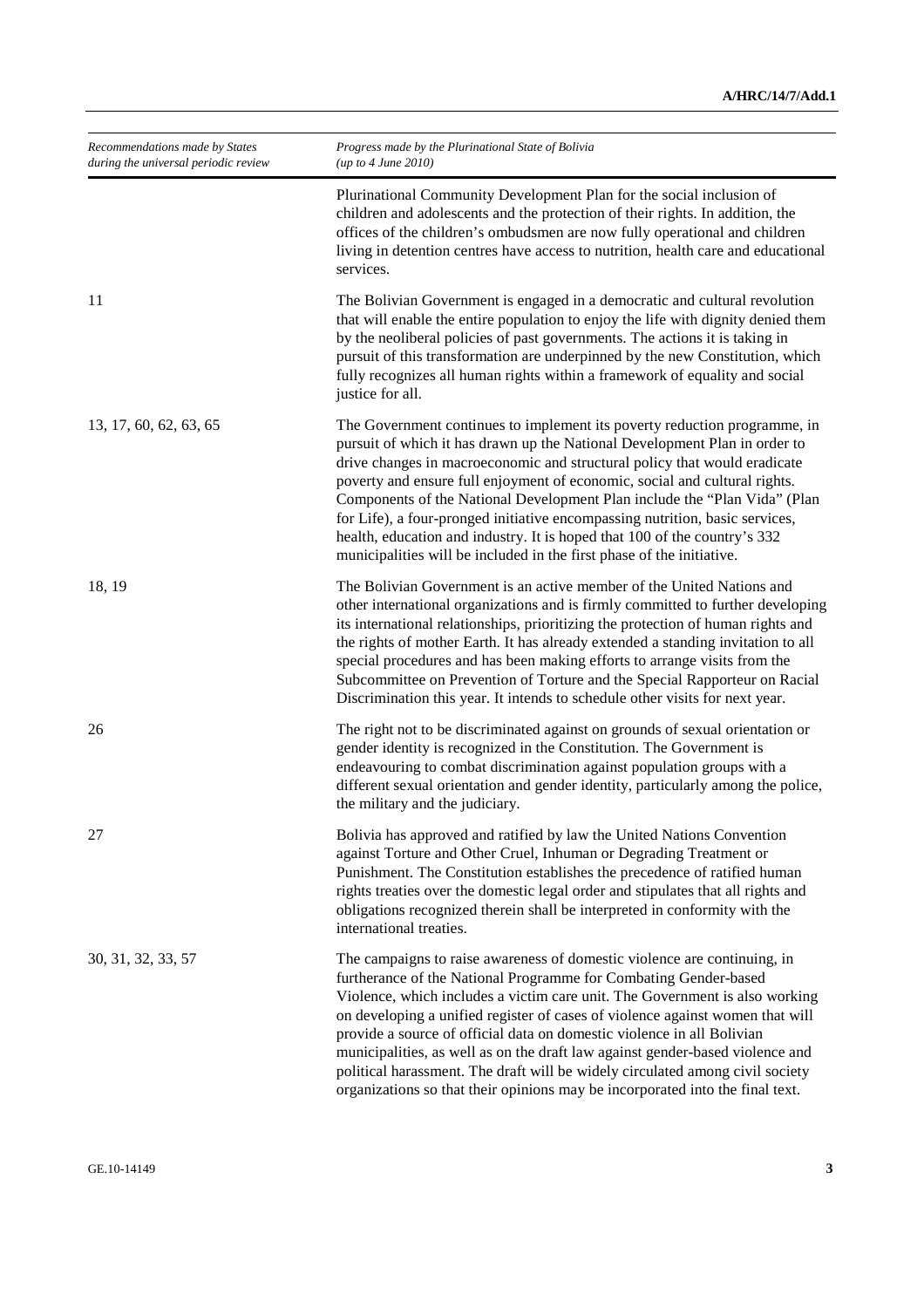| Recommendations made by States<br>during the universal periodic review | Progress made by the Plurinational State of Bolivia<br>( <i>up to 4 June 2010</i> )                                                                                                                                                                                                                                                                                                                                                                                                                                                                                      |
|------------------------------------------------------------------------|--------------------------------------------------------------------------------------------------------------------------------------------------------------------------------------------------------------------------------------------------------------------------------------------------------------------------------------------------------------------------------------------------------------------------------------------------------------------------------------------------------------------------------------------------------------------------|
| 34, 35, 36, 37, 38                                                     | The preparatory work for the programme to eradicate servitude and forced<br>labour has been completed and the Government is endeavouring to secure the<br>resources required for its prompt implementation. It also continues to work to<br>eradicate the worst forms of child labour and to seek technical and financial<br>assistance from the international community for the social reintegration of<br>working children.                                                                                                                                            |
| 43, 44                                                                 | The Government has appointed the relevant judges and they should be serving<br>the population by the end of the year. An election of the judicial authorities by<br>direct universal suffrage is scheduled for 5 December 2010, pursuant to the<br>Constitution, which also establishes the principle of independence of State<br>powers and the primacy of the rule of law.                                                                                                                                                                                             |
| 45, 46, 48                                                             | Work continues on enforcement of implementing all the provisions of the new<br>Constitution that relate to the exercise of the rights of indigenous peoples. To<br>this end, it is working towards implementing the jurisdiction of original,<br>indigenous and campesino communities within the institutional structure of<br>the new judicial authority. The guiding principle of all these initiatives is<br>respect for human rights, as established in the Constitution.                                                                                            |
| 47                                                                     | In May 2010, the Government promulgated the Criminal Regulatory System<br>Amendment Act, that enhances citizen protection by safeguarding<br>constitutional guarantees and, in particular, providing protection for the<br>victims of violence.                                                                                                                                                                                                                                                                                                                          |
| 50                                                                     | Lynching is recognized as a criminal offence and punishable as homicide in<br>the Bolivian justice system. The Government is fighting this crime through<br>legislation and the due process of law. Campaigns to prevent such offences are<br>also currently in progress.                                                                                                                                                                                                                                                                                                |
| 51                                                                     | The Government has demonstrated its firm commitment to eradicating<br>impunity for the authors of human rights violations. To this end it continues its<br>endeavours to bring all persons accused of such offences to justice, as well as<br>to guarantee due process for those charged.                                                                                                                                                                                                                                                                                |
| 53                                                                     | In March 2010, the Plurinational Legislative Assembly approved the Act on<br>the fight against corruption, illegal enrichment and scrutiny of wealth, referred<br>to as the Marcelo Quiroga Santa Cruz Act, in honour of the socialist party<br>leader assassinated during the former military dictatorship. The aim of this Act<br>is to prevent, investigate, prosecute and punish corruption, including any acts<br>of corruption that may have been committed by public servants, and to provide<br>for the recovery of State property through the competent courts. |
| 54, 72                                                                 | The Constitution and the National Human Rights Action Plan provide for the<br>inclusion of human rights education and training in the school system. The<br>Education Bill, known as the Avelino Siñani - Elizardo Pérez Bill, is currently<br>being revised to incorporate the relevant provision. Law enforcement officials,<br>judges and police officers are receiving human rights training and instruction.                                                                                                                                                        |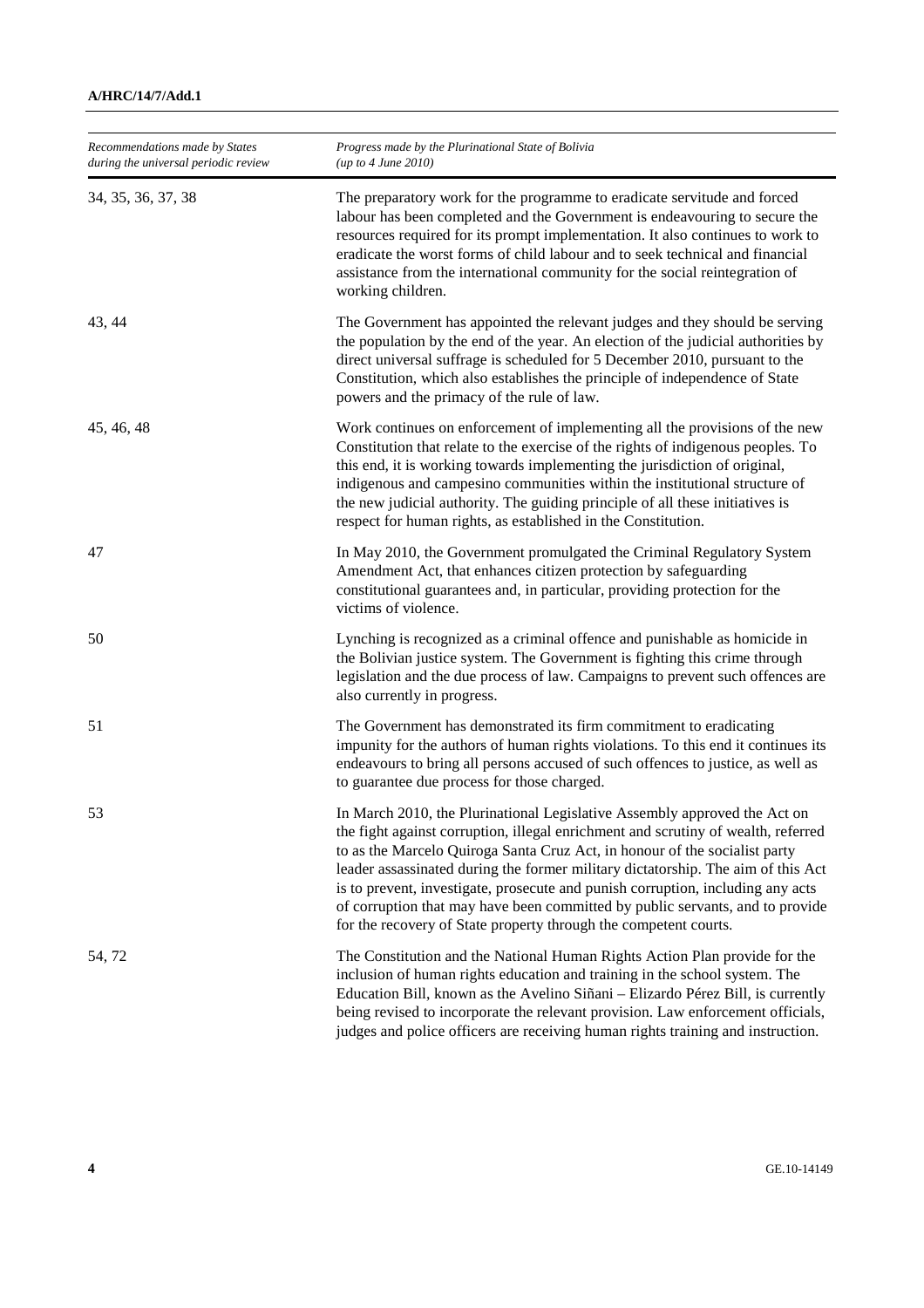| Recommendations made by States<br>during the universal periodic review | Progress made by the Plurinational State of Bolivia<br>(up to 4 June 2010)                                                                                                                                                                                                                                                                                                                                                                                                                                                                        |
|------------------------------------------------------------------------|---------------------------------------------------------------------------------------------------------------------------------------------------------------------------------------------------------------------------------------------------------------------------------------------------------------------------------------------------------------------------------------------------------------------------------------------------------------------------------------------------------------------------------------------------|
| 52, 55, 56, 58                                                         | Media independence and diversity are guaranteed under the Constitution and a<br>multiplicity of media operates freely in the country. The Government is<br>currently working on a Telecommunications Bill, which, once drafted, will be<br>widely circulated among representatives of civil society so that their opinions<br>can be taken into account. The development of bilingual community radio<br>stations that facilitate access to channels of communication and freedom of<br>expression for rural dwellers continues to be encouraged. |
| 59                                                                     | The National Employment Plan, which prioritizes productive and social<br>sectors, serves as a vehicle for advancing Bolivia's economic development and<br>increasing job creation. It encourages the creation of social enterprises as a<br>means of guaranteeing supplies of low-cost food and medicine. Financial<br>resources are being allocated to a number of productive sectors, including<br>electricity and hydrocarbons.                                                                                                                |
| 61                                                                     | The Government continues to implement the rural productive development<br>programme under which incentives are offered for food production, with the<br>aim of guaranteeing food security, and land is redistributed among those<br>actually working it. The main recipients of aid are peasant and indigenous<br>farmers, small producers and medium-sized and large agribusinesses.                                                                                                                                                             |
| 64                                                                     | The health sector's Zero Malnutrition Programme fosters socially inclusive<br>best practices in nutrition and childcare by strengthening institutional capacity<br>for nutritional care and treatment of illnesses prevalent among under-fives, and<br>identification and treatment of malnourished children, which includes the<br>provision of micronutrients and fortified foods. The Government is ready and<br>willing to share its experiences in this field bilaterally and/or multilaterally.                                             |
| 66                                                                     | The Moto Méndez Mission run with assistance from Cuba and Venezuela<br>within the framework of the Bolivarian Alliance for the Americas (Alianza<br>Bolivariana para los Pueblos de América - ALBA) is currently working on<br>identifying and assisting persons with disabilities.                                                                                                                                                                                                                                                               |
| 67, 69, 70                                                             | The Bolivian Government is continuing its efforts to extend the scope of the<br>Zero Malnutrition Programme and the Juana Azurduy subsidy for pregnant<br>women, both of them initiatives that have afforded a significant reduction in<br>maternal and infant mortality rates, although the Government acknowledges<br>the continuing challenges in this area. It is also continuing its efforts to<br>implement and expand the scope of the national health and education<br>programmes.                                                        |
| 73                                                                     | Following the success of the National Literacy Programme, "Yo, sí puedo" (I<br>can do it), the Government is currently in the process of implementing the "Yo<br>sí puedo seguir" (I can go further) programme. Both programmes receive<br>assistance from Cuba and Venezuela within the framework of the Bolivarian<br>Alliance for the Americas.                                                                                                                                                                                                |
| 75, 76, 77, 78                                                         | The rights of indigenous peoples and migrants are fully recognized in the<br>Constitution. The Government continues its work to achieve full respect for<br>their rights, in accordance with the international commitments it has assumed.                                                                                                                                                                                                                                                                                                        |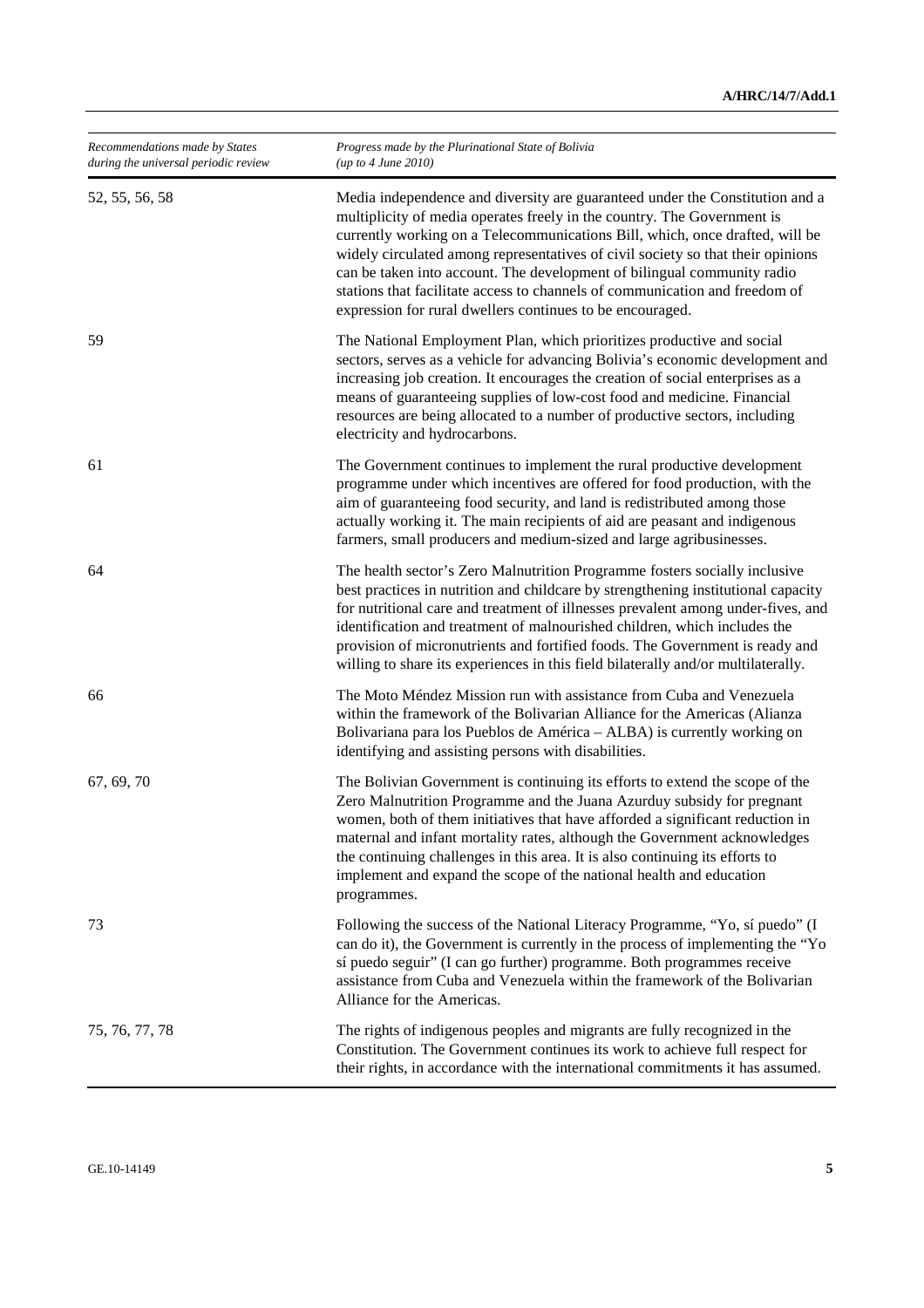| Voluntary commitments made by Bolivia<br>during the universal periodic review | Progress (up to 4 June 2010)                                                                                                                                                                                                                                                                                                                                                                                                                                                                                                                                                                                                                                                                                  |
|-------------------------------------------------------------------------------|---------------------------------------------------------------------------------------------------------------------------------------------------------------------------------------------------------------------------------------------------------------------------------------------------------------------------------------------------------------------------------------------------------------------------------------------------------------------------------------------------------------------------------------------------------------------------------------------------------------------------------------------------------------------------------------------------------------|
| 1                                                                             | The Government is currently preparing the reports due under the following<br>instruments: the International Covenant on Economic, Social and Cultural<br>Rights, the Convention against Torture and Other Cruel, Inhuman or<br>Degrading Treatment or Punishment, and the International Convention on the<br>Protection of the Rights of All Migrants Workers and Members of Their<br>Families. The methodology that the State party uses to prepare these reports<br>involves extensive civil society consultation, reflecting the social oversight<br>function exercised by civil society in the development of the State's public<br>policies.                                                             |
| $\overline{2}$                                                                | The National Human Rights Council is responsible for the implementation of<br>the National Human Rights Action Plan entitled Bolivia: Dignity for a Good<br>Life 2009–2013 and promotes application of the recommendations made by<br>the international human rights protection mechanisms. The Ministry of Justice<br>organized workshops on follow-up to the universal periodic review for public<br>servants, in which 15 ministers and 17 deputy ministers, as well the<br>representative of the Office of the High Commissioner for Human Rights,<br>participated.                                                                                                                                       |
| 3                                                                             | The mandate of the Office of the High Commissioner for Human Rights in<br>Bolivia has been renewed through the exchange of the relevant official notes.                                                                                                                                                                                                                                                                                                                                                                                                                                                                                                                                                       |
| 4                                                                             | The bill on the elimination of racism and all forms of discrimination was<br>presented to the Plurinational Legislative Assembly on 24 May, the date on<br>which the National Day of Struggle against Racism and Discrimination is<br>observed. The bill aims to foster the dignity, equality, harmony, inclusion,<br>social and gender equality, common welfare and solidarity of Bolivians. It also<br>prohibits and sanctions all forms of racism and discrimination. The proposed<br>bill contains both preventive and punitive provisions, imposing an obligation<br>on the State to allocate financial resources for the elimination of<br>discrimination and racism and the promotion of human rights. |
| 5                                                                             | The anti-corruption Act, known as the Marcelo Quiroga Santa Cruz Act in<br>honour of the socialist party leader murdered during the military dictatorship,<br>was promulgated on 31 March. The purpose of the Act is to fight corruption<br>and illicit enrichment and govern the scrutiny of wealth. The Act also provides<br>for the creation of a national anti-corruption council to investigate enrichment<br>and the laundering of illegal proceeds.                                                                                                                                                                                                                                                    |
| 6                                                                             | The Plurinational Legislative Assembly has elected a new Ombudsman for<br>Bolivia, pursuant to the new Constitution. The procedure established in the<br>Constitution was strictly respected via public invitation prior to a public merit-<br>based examination of professional capacity. A human rights activist who<br>previously chaired the Permanent Human Rights Assembly, one of Bolivia's<br>oldest and most respected civil society organizations, has been appointed to<br>the position.                                                                                                                                                                                                           |
| 7                                                                             | On 13 February 2010 the Government promulgated Act No. 003 for<br>restructuring the judicial authority. The purpose of this Act is to "use the<br>period of transition for the introduction of the judiciary, the Plurinational<br>Constitutional Tribunal and the Public Prosecutor's Office, in order to ensure<br>efficiency and continuity of service in the administration of justice and to                                                                                                                                                                                                                                                                                                             |